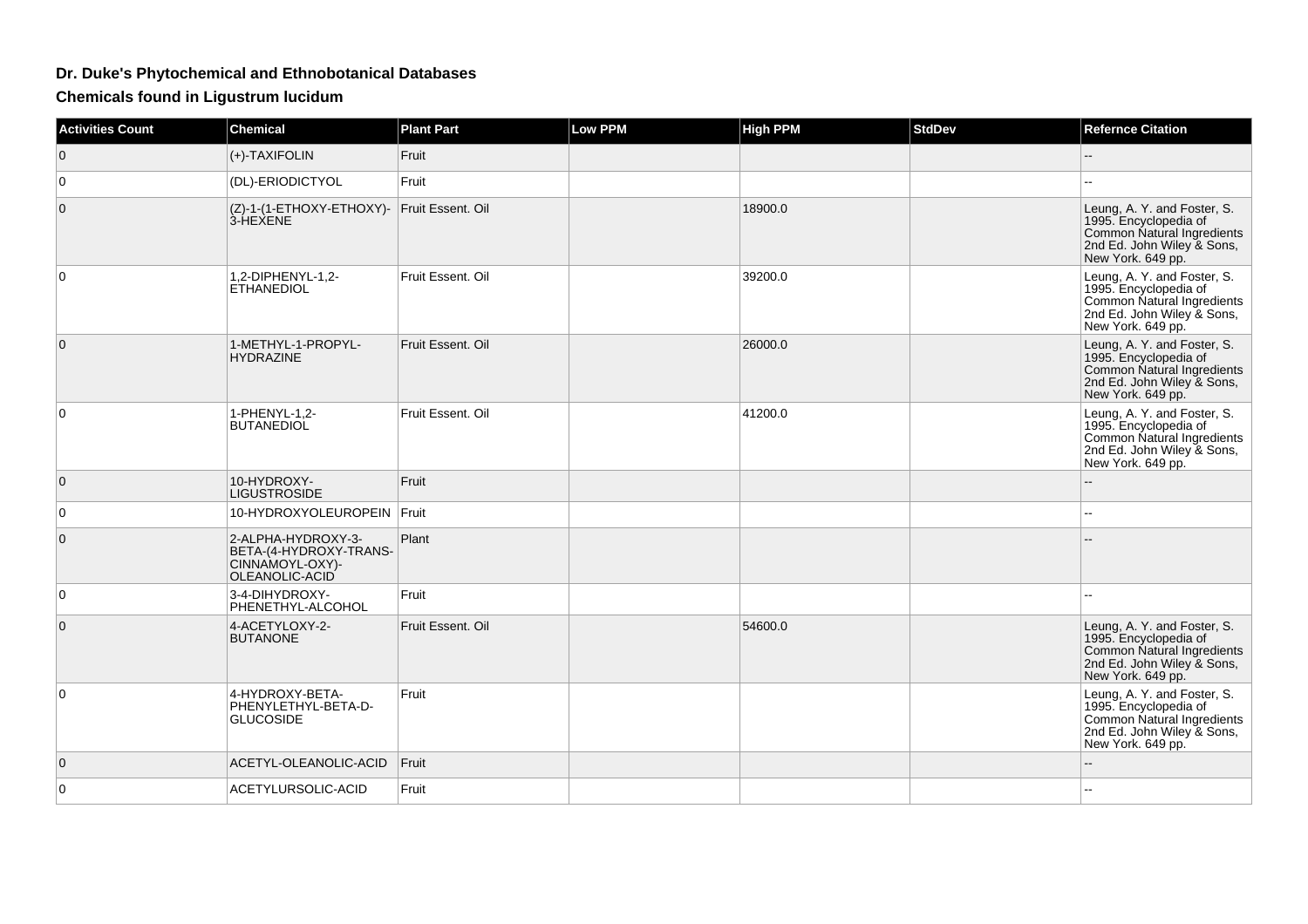| <b>Activities Count</b> | <b>Chemical</b>                                       | <b>Plant Part</b> | <b>Low PPM</b> | <b>High PPM</b> | <b>StdDev</b>        | <b>Refernce Citation</b>                                                                                                                             |
|-------------------------|-------------------------------------------------------|-------------------|----------------|-----------------|----------------------|------------------------------------------------------------------------------------------------------------------------------------------------------|
| $\overline{0}$          | ALPHA-ALPHA-4-<br>TRIMETHYL-3-<br>CYCLOHEXEN-METHANOL | Fruit Essent. Oil |                | 32400.0         |                      | Leung, A. Y. and Foster, S.<br>1995. Encyclopedia of<br>Common Natural Ingredients<br>2nd Ed. John Wiley & Sons,<br>New York. 649 pp.                |
| 0                       | ALPHA-BUTYLBENZENE-<br><b>METHANOL</b>                | Fruit Essent. Oil |                | 56000.0         |                      | Leung, A. Y. and Foster, S.<br>1995. Encyclopedia of<br>Common Natural Ingredients<br>2nd Ed. John Wiley & Sons,<br>New York. 649 pp.                |
| $\overline{0}$          | ALPHA-MANNITOL                                        | Fruit             |                |                 |                      | <b>Chemical Constituents of</b><br>Oriental Herbs (3 diff. books)                                                                                    |
| $\overline{0}$          | <b>APIGETRIN</b>                                      | Leaf              |                |                 |                      | ÷.                                                                                                                                                   |
| $\overline{2}$          | <b>ARSENIC</b>                                        | Fruit             |                | 0.6             | 0.23199328320775964  | Chen, H.C. and Lin, S.M.<br>1988. Determination of<br>Mineral Elements in Certain<br>Crude Drugs (Part 1),<br>Kaohsiung J. Med. Sci., 4:<br>259-272. |
| 47                      | <b>BETA-SITOSTEROL</b>                                | Fruit             |                |                 |                      |                                                                                                                                                      |
| 28                      | <b>CALCIUM</b>                                        | Fruit             |                | 3040.0          | -0.18836655613377604 | Chen, H.C. and Lin, S.M.<br>1988. Determination of<br>Mineral Elements in Certain<br>Crude Drugs (Part 1),<br>Kaohsiung J. Med. Sci., 4:<br>259-272. |
| 0                       | <b>CHRYSANTHEMIN</b>                                  | Fruit             |                |                 |                      |                                                                                                                                                      |
| 12                      | <b>COPPER</b>                                         | Fruit             |                | 12.0            | -0.06373869485264942 | Chen, H.C. and Lin, S.M.<br>1988. Determination of<br>Mineral Elements in Certain<br>Crude Drugs (Part 1),<br>Kaohsiung J. Med. Sci., 4:<br>259-272. |
| $\overline{4}$          | <b>COSMOSIIN</b>                                      | Leaf              |                |                 |                      |                                                                                                                                                      |
| $\overline{0}$          | CYANIDIN-3-O-BETA-D-<br><b>RUTINOSIDE</b>             | Fruit             |                |                 |                      |                                                                                                                                                      |
| 5                       | <b>CYANIN</b>                                         | Fruit             |                |                 |                      |                                                                                                                                                      |
| 3                       | <b>CYNAROSIDE</b>                                     | Leaf              |                |                 |                      |                                                                                                                                                      |
| 6                       | ETHYL-ACETATE                                         | Fruit Essent, Oil |                | 189500.0        |                      | Leung, A. Y. and Foster, S.<br>1995. Encyclopedia of<br>Common Natural Ingredients<br>2nd Ed. John Wiley & Sons,<br>New York. 649 pp.                |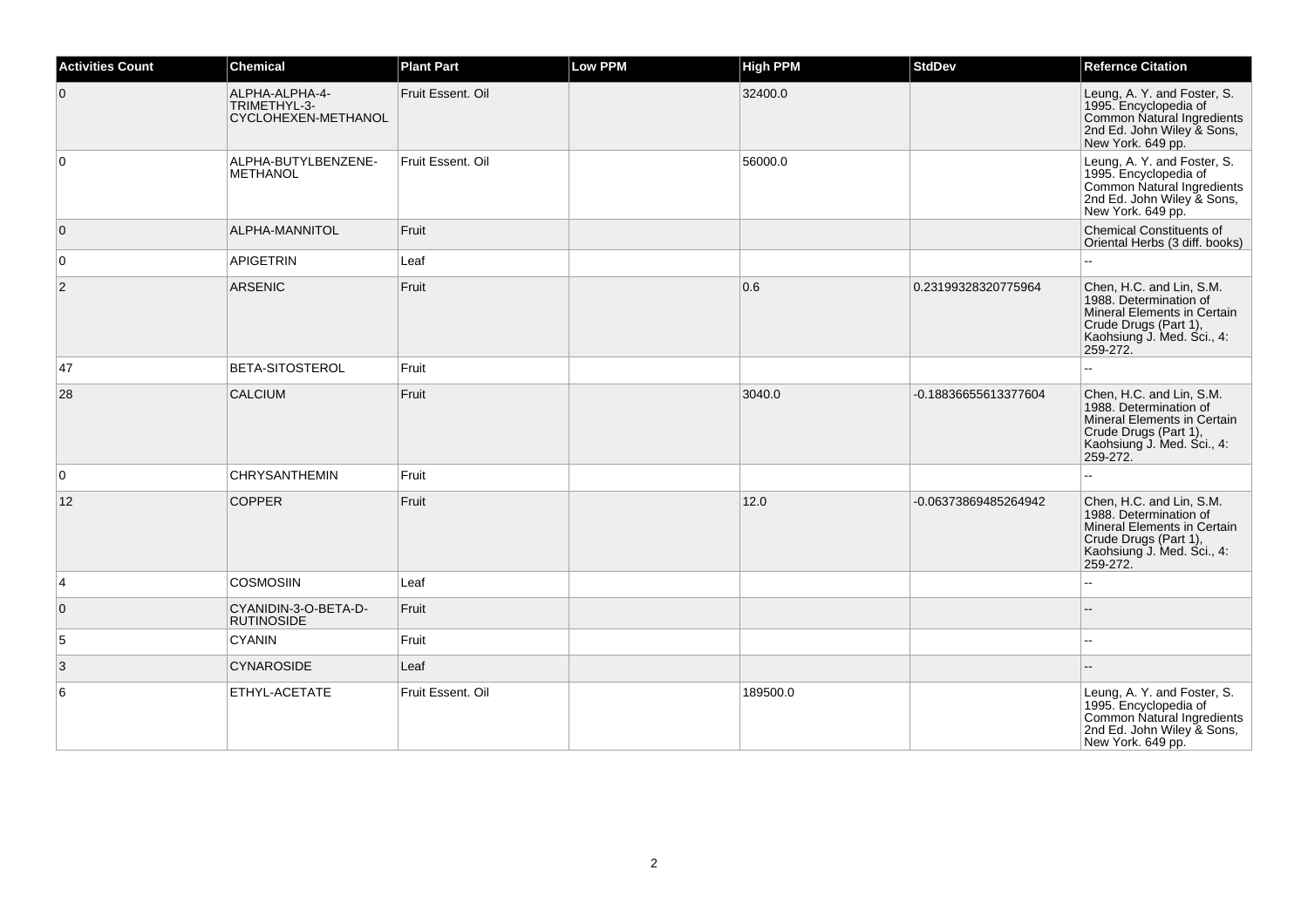| <b>Activities Count</b> | <b>Chemical</b>                           | <b>Plant Part</b> | <b>Low PPM</b> | <b>High PPM</b> | <b>StdDev</b>       | <b>Refernce Citation</b>                                                                                                                             |
|-------------------------|-------------------------------------------|-------------------|----------------|-----------------|---------------------|------------------------------------------------------------------------------------------------------------------------------------------------------|
| $\overline{0}$          | FAT                                       | Fruit             | 100000.0       | 150000.0        | 0.5044358446794145  | Leung, A. Y. and Foster, S.<br>1995. Encyclopedia of<br>Common Natural Ingredients<br>2nd Ed. John Wiley & Sons,<br>New York. 649 pp.                |
| 8                       | <b>FRUCTOSE</b>                           | Fruit             |                |                 |                     | Chemical Constituents of<br>Oriental Herbs (3 diff. books)                                                                                           |
| $\overline{7}$          | <b>GLUCOSE</b>                            | Fruit             |                |                 |                     | Chemical Constituents of<br>Oriental Herbs (3 diff. books)                                                                                           |
| $\overline{0}$          | HYDRAZINE-METHYL-<br><b>OXALATE</b>       | Fruit Essent. Oil |                | 35200.0         |                     | Leung, A. Y. and Foster, S.<br>1995. Encyclopedia of<br>Common Natural Ingredients<br>2nd Ed. John Wiley & Sons,<br>New York. 649 pp.                |
| 6                       | <b>IRON</b>                               | Fruit             |                | 120.0           | -0.051480525146559  | Chen, H.C. and Lin, S.M.<br>1988. Determination of<br>Mineral Elements in Certain<br>Crude Drugs (Part 1),<br>Kaohsiung J. Med. Sci., 4:<br>259-272. |
| $\overline{0}$          | <b>ISORHOIFOLIN</b>                       | Leaf              |                |                 |                     | $\overline{a}$                                                                                                                                       |
| $\overline{0}$          | <b>LIGUSTALOSIDES</b>                     | Plant             |                |                 |                     | J.S. Glasby Dict.Pls<br>Containing 2ndary<br>Metabolite. 1991.                                                                                       |
| 0                       | <b>LIGUSTRIN</b>                          | Seed              |                |                 |                     |                                                                                                                                                      |
| $\overline{0}$          | <b>LIGUSTROSIDE</b>                       | Fruit             |                |                 |                     |                                                                                                                                                      |
| $\overline{0}$          | LIGUSTROSIDIC-ACID                        | Plant             |                |                 |                     | J.S. Glasby Dict.Pls<br>Containing 2ndary<br>Metabolite. 1991.                                                                                       |
| $\overline{0}$          | LIGUSTROSIDIC-ACID                        | Fruit             |                |                 |                     |                                                                                                                                                      |
| 27                      | LINOLEIC-ACID                             | Fruit             |                |                 |                     | <b>Chemical Constituents of</b><br>Oriental Herbs (3 diff. books)                                                                                    |
| $\overline{0}$          | LINOLENIC-ACID                            | Fruit             |                |                 |                     | Leung, A. Y. and Foster, S.<br>1995. Encyclopedia of<br>Common Natural Ingredients<br>2nd Ed. John Wiley & Sons,<br>New York. 649 pp.                |
| $\overline{0}$          | LUTEOLIN-4'-O-BETA-D-<br><b>GLUCOSIDE</b> | Leaf              |                |                 |                     |                                                                                                                                                      |
| $\overline{0}$          | LUTEOLIN-7-O-BETA-D-<br><b>RUTINOSIDE</b> | Leaf              |                |                 |                     |                                                                                                                                                      |
| 65                      | MAGNESIUM                                 | Fruit             |                | 1020.0          | -0.5138726333589669 | Chen, H.C. and Lin, S.M.<br>1988. Determination of<br>Mineral Elements in Certain<br>Crude Drugs (Part 1),<br>Kaohsiung J. Med. Sci., 4:<br>259-272. |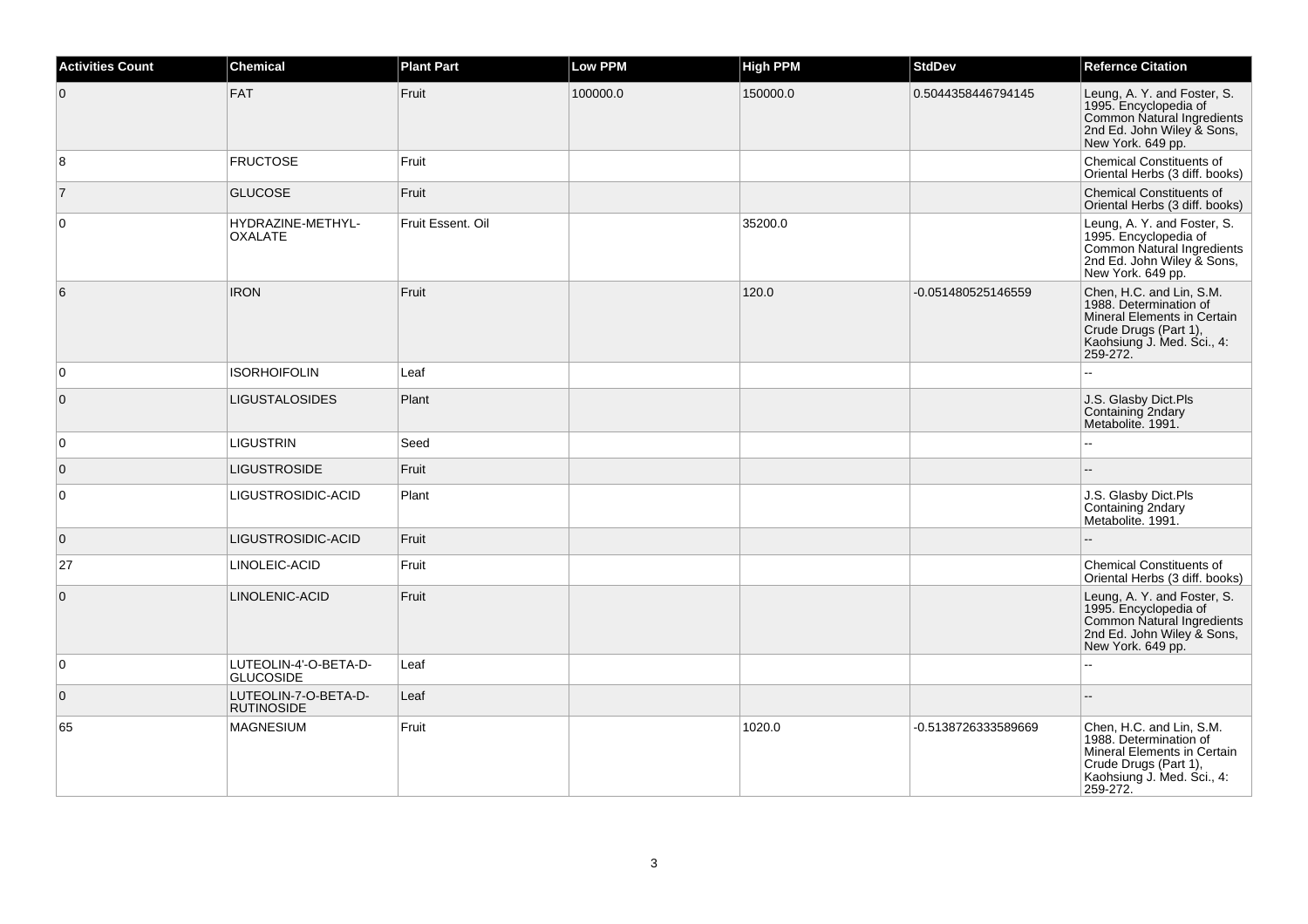| <b>Activities Count</b> | Chemical                                                          | <b>Plant Part</b> | Low PPM | <b>High PPM</b> | <b>StdDev</b>        | <b>Refernce Citation</b>                                                                                                                             |
|-------------------------|-------------------------------------------------------------------|-------------------|---------|-----------------|----------------------|------------------------------------------------------------------------------------------------------------------------------------------------------|
| $\overline{0}$          | MALVIDIN-3-O-BETA-D-<br>RUTINOSYL-5-O-BETA-D-<br><b>GLUCOSIDE</b> | Fruit             |         |                 |                      |                                                                                                                                                      |
| 14                      | MANGANESE                                                         | Fruit             |         | 26.0            | -0.23209688164812706 | Chen, H.C. and Lin, S.M.<br>1988. Determination of<br>Mineral Elements in Certain<br>Crude Drugs (Part 1),<br>Kaohsiung J. Med. Sci., 4:<br>259-272. |
| $\overline{0}$          | <b>NEO-NUEZHINIDE</b>                                             | Fruit             |         |                 |                      |                                                                                                                                                      |
| 0                       | NEUZHENGALASIDE                                                   | Fruit             |         | 4.0             |                      | --                                                                                                                                                   |
| $\overline{0}$          | NUEZHENIDE                                                        | Fruit             |         |                 |                      | $-$                                                                                                                                                  |
| 0                       | <b>NUZHEINIDE</b>                                                 | Fruit             |         |                 |                      | ۵۵                                                                                                                                                   |
| $\overline{0}$          | NUZHENIDE                                                         | Fruit             |         |                 |                      | --                                                                                                                                                   |
| 0                       | NUZHENIDIC-ACID                                                   | Plant             |         |                 |                      | --                                                                                                                                                   |
| 64                      | OLEANOLIC-ACID                                                    | Plant             |         |                 |                      | --                                                                                                                                                   |
| 64                      | OLEANOLIC-ACID                                                    | Leaf              |         |                 |                      | --                                                                                                                                                   |
| 64                      | OLEANOLIC-ACID                                                    | Fruit             | 0.7     | 80400.0         | 1.0                  | $-$                                                                                                                                                  |
| 64                      | OLEANOLIC-ACID                                                    | Seed              |         |                 |                      | $\overline{a}$                                                                                                                                       |
| 18                      | <b>OLEIC-ACID</b>                                                 | Fruit             |         |                 |                      | <b>Chemical Constituents of</b><br>Oriental Herbs (3 diff. books)                                                                                    |
| 9                       | <b>OLEUROPEIN</b>                                                 | Plant             |         |                 |                      | 44                                                                                                                                                   |
| 9                       | <b>OLEUROPEIN</b>                                                 | Fruit             |         |                 |                      | --                                                                                                                                                   |
| $\mathbf 0$             | OLEUROPEINIC-ACID                                                 | Fruit             |         |                 |                      | --                                                                                                                                                   |
| $\overline{0}$          | P-HYDROXY-PHENETHYL-<br>ALCOHOL                                   | Fruit             |         |                 |                      |                                                                                                                                                      |
| $\mathbf 0$             | P-HYDROXY-<br>PHENYLETHANOL                                       | Leaf              |         |                 |                      | --                                                                                                                                                   |
| $\overline{0}$          | P-HYDROXYPHENETHYL-<br><b>BETA-D-GLUCOSIDE</b>                    | Fruit             |         |                 |                      |                                                                                                                                                      |
| 13                      | PALMITIC-ACID                                                     | Fruit             |         |                 |                      | Leung, A. Y. and Foster, S.<br>1995. Encyclopedia of<br>Common Natural Ingredients<br>2nd Ed. John Wiley & Sons,<br>New York. 649 pp.                |
| $\overline{0}$          | POLYSACCHARIDE                                                    | Seed              |         |                 |                      |                                                                                                                                                      |
| 0                       | POLYSACCHARIDE                                                    | Pericarp          |         |                 |                      |                                                                                                                                                      |